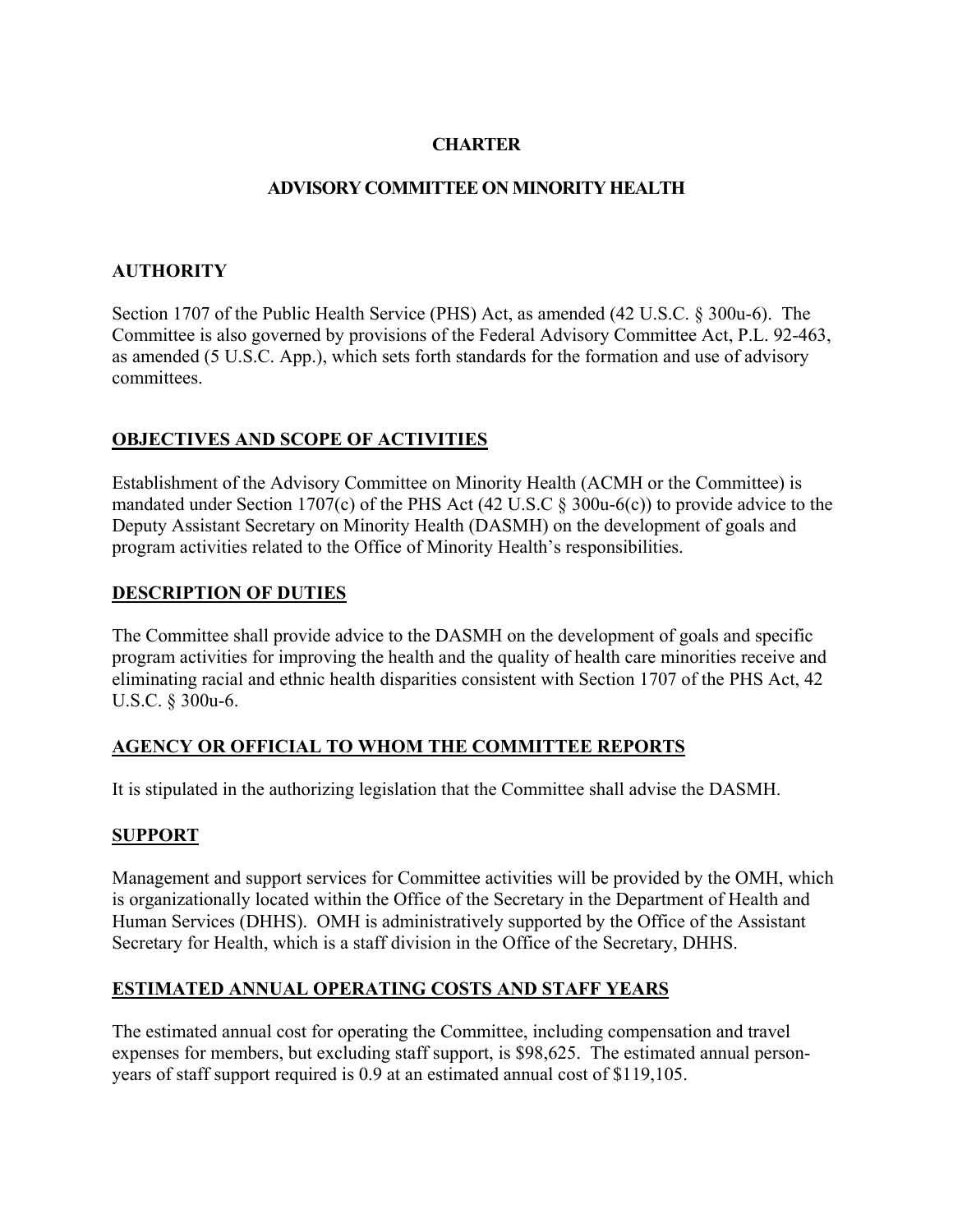#### Page 2 - Charter  *Advisory Committee on Minority Health* **DESIGNATED FEDERAL OFFICER (DFO)**

The DFO for the Committee will be selected by the Deputy Assistant Secretary for Minority Health, or a designee from among permanent full-time or part-time senior level staff within the Office of Minority Health. In the event that the DFO cannot fulfill the assigned responsibilities for the Committee, then the Deputy Assistant Secretary for Minority Health, or a designee, will temporarily select one or more permanent full-time or part-time senior level OMH staff to carry out the assigned duties.

The DFO will schedule and approve all meetings of the Committee and respective subcommittees to be held. The DFO will prepare and approve all meeting agendas in collaboration with the Committee Chair. The DFO or designee will attend all meetings of the Committee and respective subcommittees. The DFO also has authority to adjourn meetings, when it is determined to be in the public interest, and can be directed by the Deputy Assistant Secretary for Minority Health, or a designee, to chair Committee meetings.

# **ESTIMATED NUMBER AND FREQUENCY OF MEETINGS**

The Committee will meet, at a minimum, two times each calendar year, depending upon the availability of funds. Meetings will be open to the public, except as determined otherwise by the Secretary or designee, in keeping with the guidelines under Government in the Sunshine Act, 5 U.S.C. § 552b(c). Notice of all meetings will be given to the public. Meetings will be conducted and records of the proceedings will be kept, as required by applicable laws and Departmental policies. A quorum of the membership is required for the parent Committee to meet to conduct business. A quorum is defined as a majority (one more than half) of the Committee's appointed membership.

When it is determined by the Secretary or designee that a meeting will be closed or partially closed to the public, in accordance with stipulations of Government in the Sunshine Act, 5 U.S.C. § 552b(c), then a report will be prepared that includes, at a minimum, a list of the members and their business addresses, the Committee's functions, date and place of the meeting, and a summary of the Committee's activities and recommendations made during the fiscal year. A copy of the report will be provided to the Department Committee Management Officer.

### **DURATION**

**Continuing** 

### **TERMINATION**

Unless renewed by appropriate action prior to its expiration, the charter for the Committee will expire two years from the date it is filed.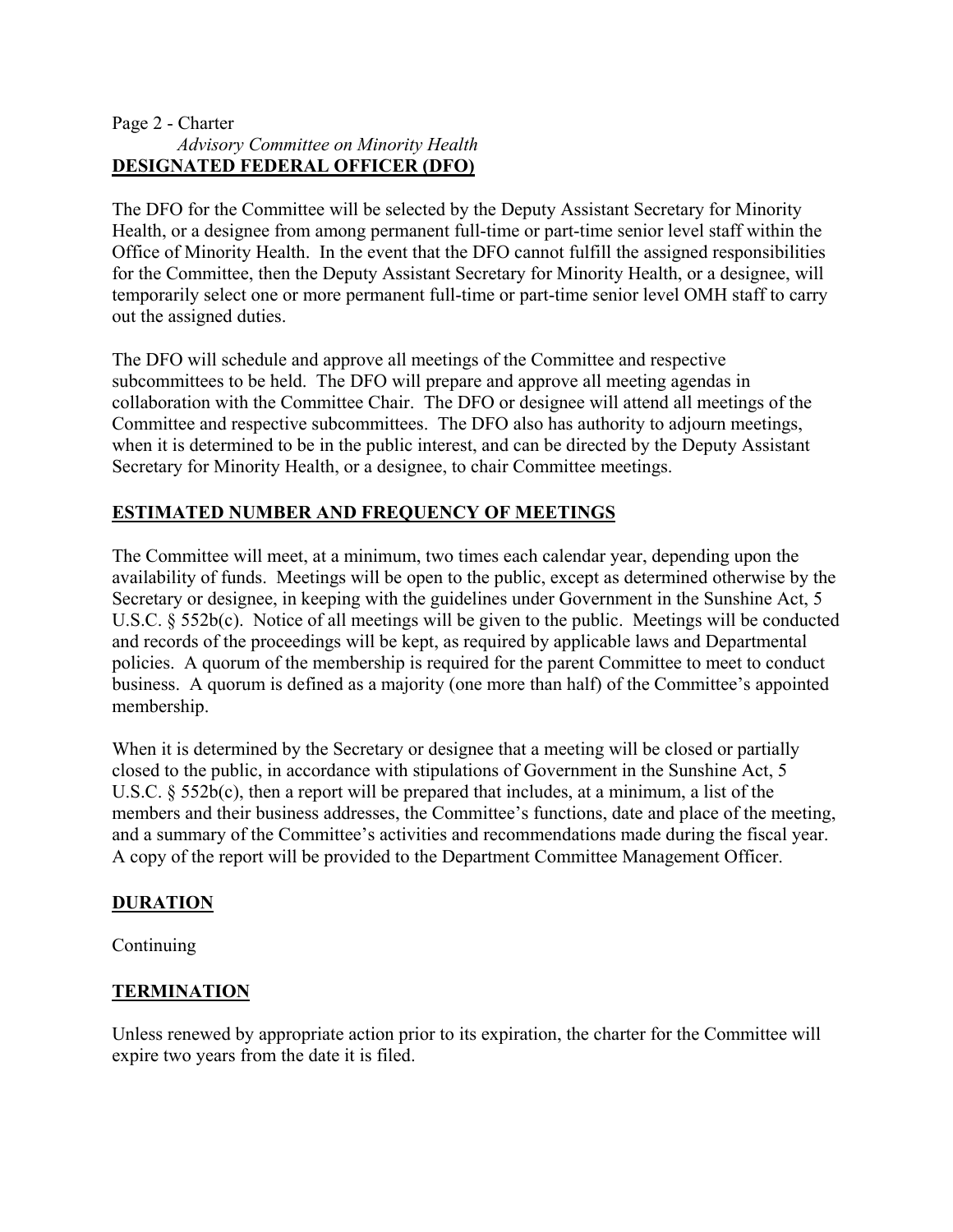### Page 3 - Charter  *Advisory Committee on Minority Health* **MEMBERSHIP AND DESIGNATION**

The Committee shall be composed of 12 voting members. The Committee membership also may include non-voting *ex-officio* members. The voting members of the Committee shall be appointed by the Secretary or designee from among individuals who are not officers or employees of the federal Government and who have expertise regarding issues of minority health. The Committee must equally represent the health interests of the racial and ethnic minority groups: African Americans, Hispanic/Latino Americans, Asian Americans and Pacific Islanders, and Native Americans/Alaska Natives. The Chairperson of the Committee is selected by the Secretary or designee from among the voting members of the Committee. All voting members of the Committee are classified as Special Government Employees (SGEs). Officials of HHS organizational components may be invited to serve as non-voting *ex-officio* members, as deemed appropriate by the Secretary or designee to effectively carry out the Committee's mission.

Each voting member shall be appointed to serve a term of four years. Terms of more than two years are contingent upon renewal of the Committee by appropriate action prior to its termination. The term of office of the Chairperson shall be two years.

A member may serve after the expiration of his/her term until a successor has taken office, but not longer than 180 days. If a vacancy occurs on the Committee, a new member shall be appointed by the Secretary or designee within 90 days from the date that the vacancy occurs, and serve for the remainder of the term for which the predecessor of such member was appointed. The vacancy shall not affect the power of remaining members to execute the duties of the Committee.

Members of the Committee who are not officers or employees of the United States shall be paid at a rate not to exceed \$200 per day (including travel time) that they are engaged in performing duties in relation to work being done by the Committee. Such compensation cannot be in an amount in excess of the daily equivalent of the annual maximum rate of basic pay payable under the General Schedule (under Title 5 U.S.C.) for positions above GS-15. Non-members who are selected to work with the Committee as special consultants and/or subcommittee members will be compensated for services performed at a rate of pay that is consistent with the rate of pay authorized for members of the parent committee. Individuals who serve as members of the parent committee and/or subcommittees also may receive per diem and reimbursement for any applicable travel expenses, as authorized by Section 5703, Title 5 U.S.C., for persons who are employed intermittently in the Government service. Members of the parent committee and/or subcommittees who are officers or employees of the United States Government shall serve without compensation.